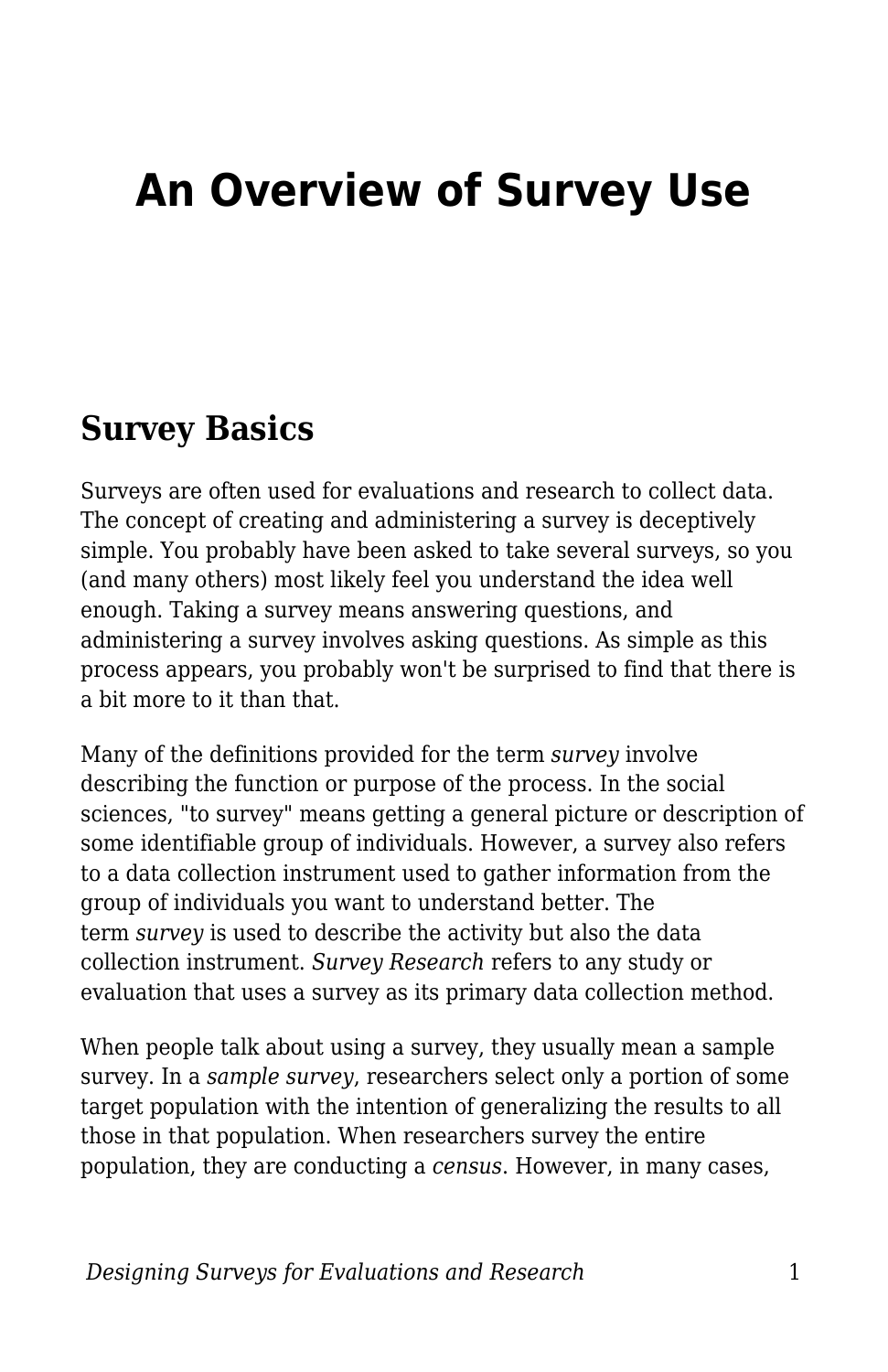surveying the entire population is not feasible; as an alternative, researchers collect information from some individuals to gain insights into the entire group. If done correctly, surveying a portion of the population will produce a reasonable description of the entire population.

### **Definitions**

A **survey** is a self-report data collection instrument designed to get information from individuals in a specific group.

A **sample survey** refers to any survey that gathers information from a sample group in order to make generalizations about the group's population.

A **representative sample** is one that provides a reasonable representation of the population targeted in the study.

**Survey research** refers to any study or evaluation that uses a survey as its primary data collection method.

Several aspects of a survey research study determine its quality, but the overall quality of the study will primarily depend on the quality of the survey instrument used to collect information. More specifically, the quality of the items on the survey instruments has a significant impact on the overall quality of the study. It is relatively easy to write survey questions, but it takes effort and skill to craft good ones. It is important to make sure the survey asks all the right questions, in the right way, and is administered to the right people.

The results from a survey may be used to gain insights about a specific group of individuals, but they also can be used to make generalizations about the population the sample comes from. The degree to which the generalizations are valid depends on the sampling methods used and the response rate. In order for the results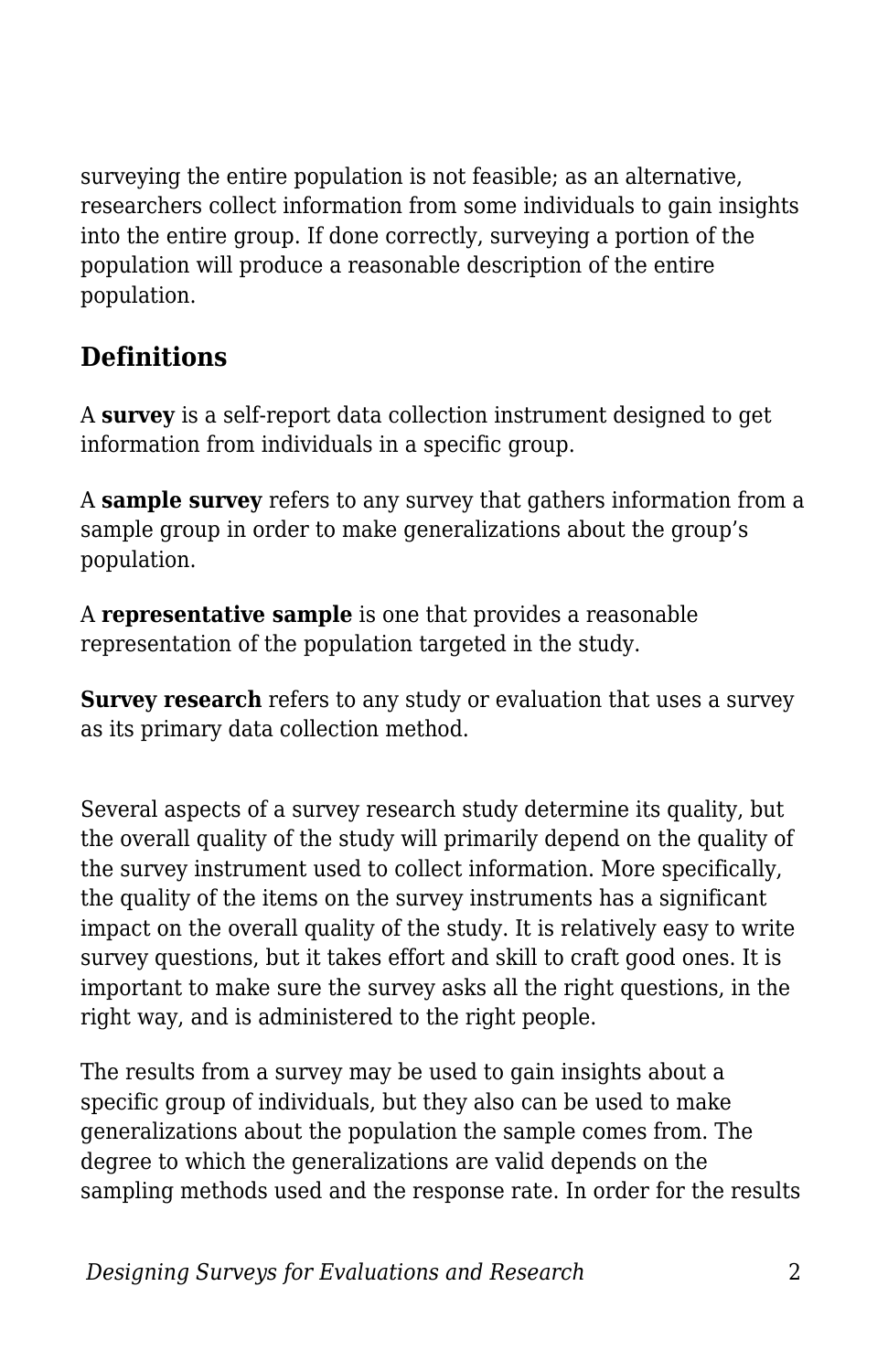to be generalizable, the sample must be a *representative sample*, meaning those responding to the survey are a reasonable representation of the population targeted in the study.

Survey research is conducted for a variety of purposes. Often the researcher wants only to better understand the characteristics of individuals in a specific population. Characteristics of interest might include attitudes, opinions, trends, or perceptions. The only way to get these data is to ask individuals directly. This means the respondents must be willing and able to answer the questions truthfully and accurately; the value of any survey research study depends on this. If you can get a more accurate measure of a characteristic in another way, a self-report survey may not be your best choice for data collection.

Understandably, critics of survey research point out these limitations as a reason to question the results of many studies. But with any assessment tool, there will be measurement error. Proponents of survey research point out that having a reasonable estimate, even if not perfect, is often better than having no data at all. However, when conducting survey research you must recognize, attend to, and address threats to validity by designing and creating good surveys.

## **Types of Surveys**

Surveys can take various forms, but the most common form is a questionnaire. In this course, we will also discuss how to create a scale. The basic difference between these two types of surveys is the relationship between the items on the survey instrument.

Each item stands on its own in a questionnaire and is reported separately. Each item provides data that can help answer different parts of the research question. In a scale, the items work together to describe a specific construct or an attribute of an individual participant. Each item in the scale focuses on one aspect of the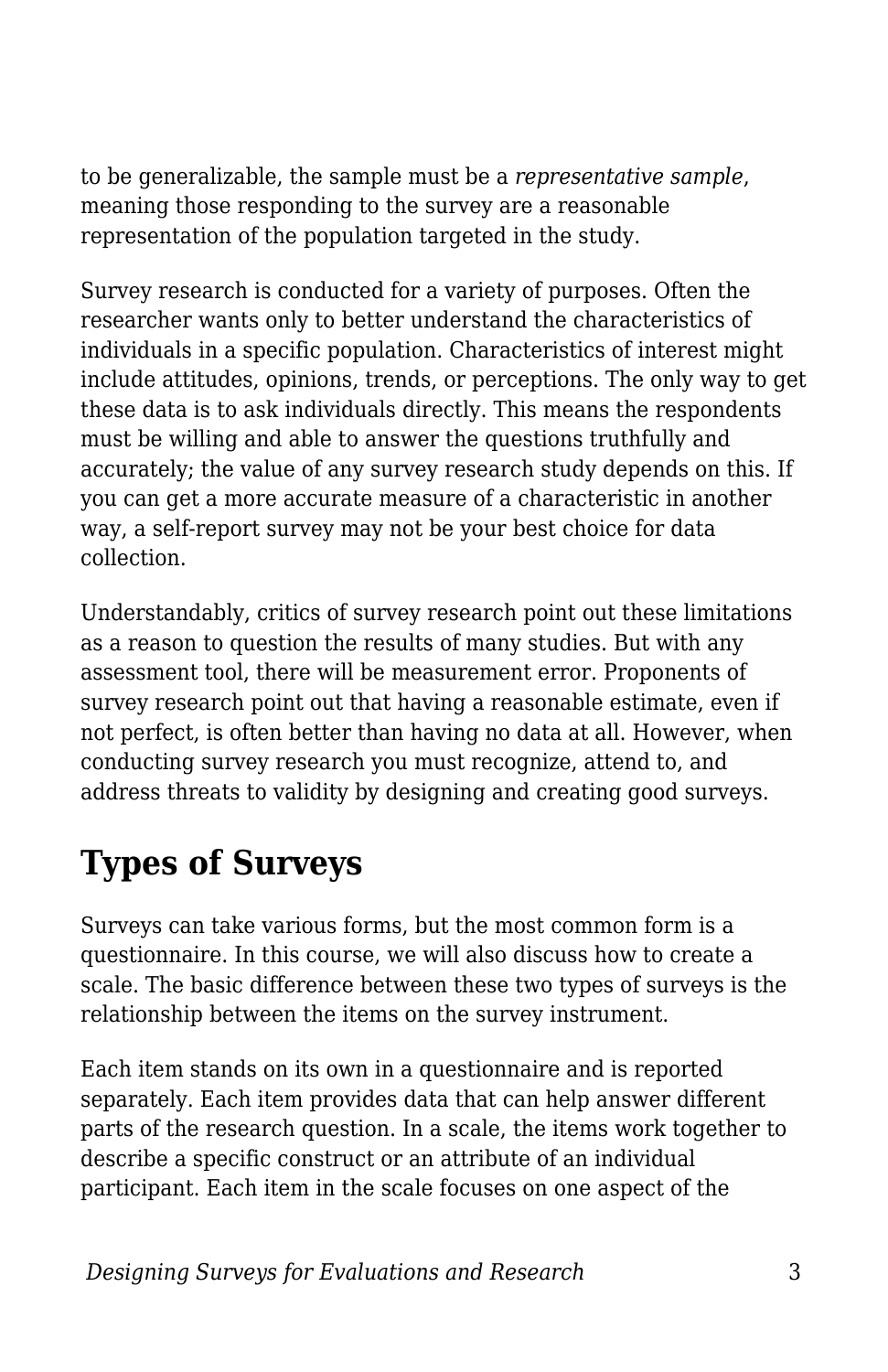construct. In a scale, the item responses are combined to create a score. The construct being measured is often affective in nature in that it describes some attribute of the individual respondent. For example, a scale might measure typical feelings, attitudes, or perceptions about something. The resulting score is an indication of the magnitude and direction of the attribute being measured.

With both survey forms, summarizing the results of those individuals participating in the survey can be used to describe those in the population (i.e., the proportion of individuals within a specific category or, in the case of a scale, the average score of individuals within the population). However, a scale might also be used as a measurement instrument designed to describe some characteristic of an individual but not necessarily a description of the targeted population.

### **Chapter Summary**

- A **survey** is a self-report data collection instrument.
- Surveys typically take the form of a questionnaire but can also be designed as a scale (or a mixture of the two).
- In a questionnaire, each item acts independently of the others and is analyzed and reported separately.
- In a scale, several items work together to provide a score that represents the degree to which an individual possesses some characteristic.
- Surveys are often administered online (for convenience and cost reasons) but they can be administered in other ways, for example, as an interview.
- **Survey research** includes any study that uses a survey as its main data collection tool.
- Although a survey may not be the ideal method for studying every research question, a well-designed survey can enhance our understanding of just about any issue.
- A survey is often the only means available to get the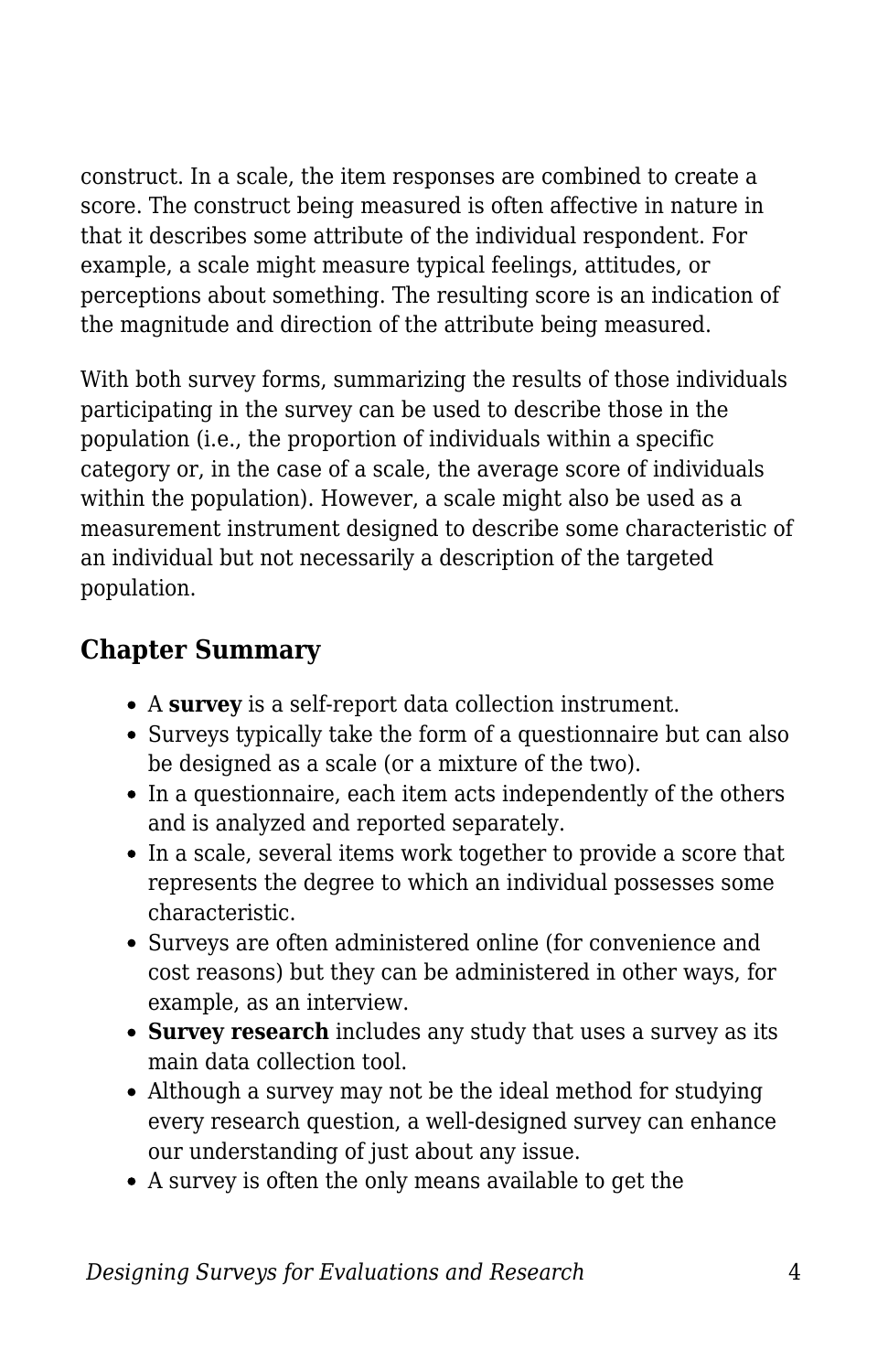information needed to answer certain research questions.

- Most survey research is non-experimental (i.e., descriptive research) but surveys are also used in experimental and quasiexperimental research. Survey research is mostly seen as a quantitative research method.
- Surveying the entire population is called a census.
- Sample surveys obtain information from a representative group in the target population then attempt to make generalizable conclusions about those in the population.
- In order to make valid generalizations, the sample used must be a representative sample of the target population.
- Conducting high-quality survey research will depend on asking the right questions, in the right way, to the right people.
- It is easy to create a flawed survey. Without careful attention to overall survey design and the creation of the survey items, the study will likely produce invalid results.

#### **Discussion Questions**

- 1. Under what condition would a survey be a good choice for your research?
- 2. When would a scale be needed rather than a questionnaire?